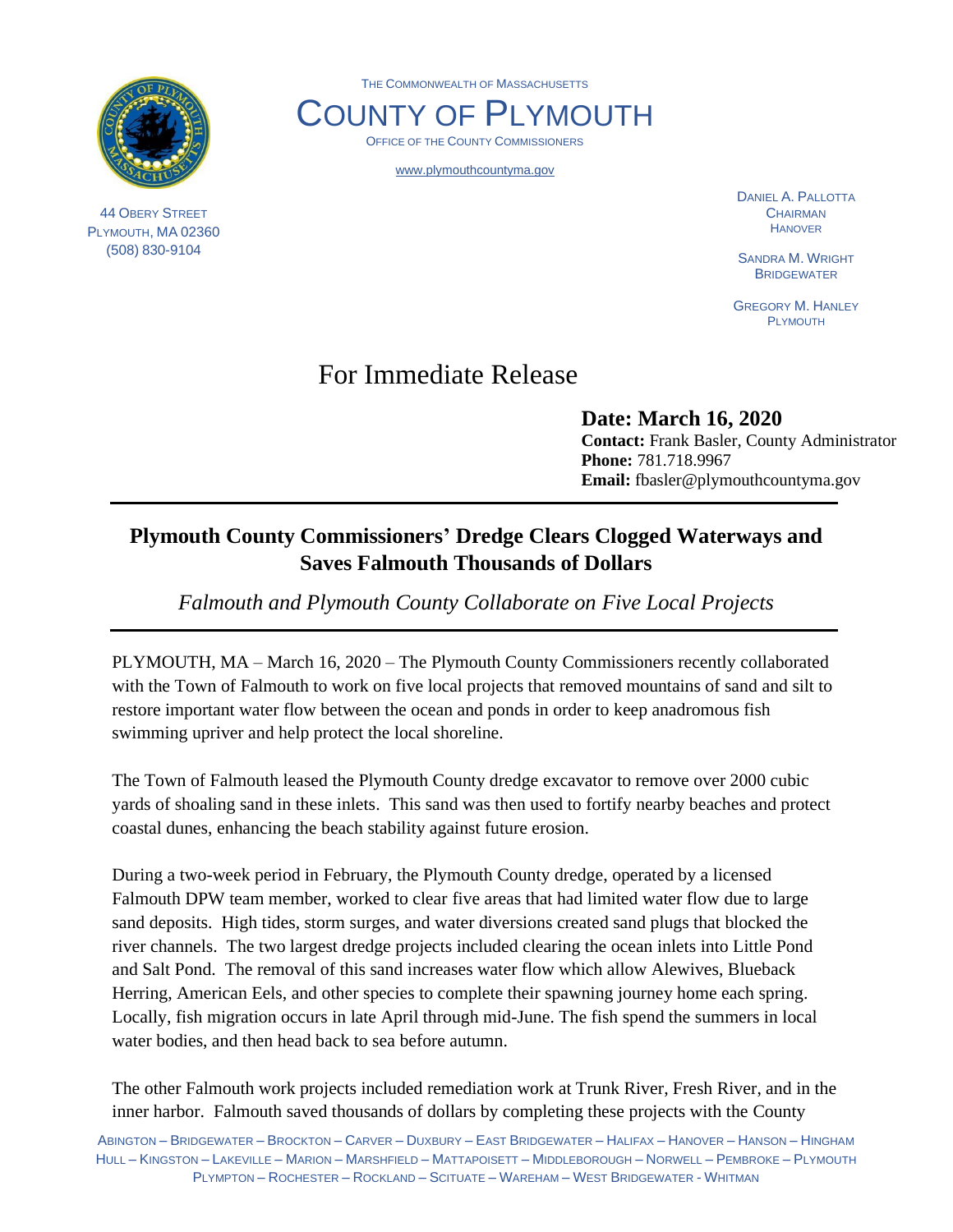dredge using a town employee operator instead of outsourcing these projects to construction companies. After seeing the benefits of the program, Falmouth will be renting the dredge on a yearly basis.

The Plymouth County dredge is a John Deere 50-ton long reach track excavator that can move a mountain of sand in a day. The County obtained the dredge for use by municipalities that have projects requiring this type of specialized heavy equipment. Towns can save thousands of dollars by partnering with Plymouth County to utilize the dredge and many DPW teams have licensed operators with dredging experience that can operate the machine. The dredge can used for tidal river clearing, restoring flow in clogged rivers, channel restoration, removal of old dams, silt removal, and management of invasive plant species in ponds and lakes.

Mark Kasprzyk, Conservation Land Manager/MES Technician for Falmouth, stated "Working with Plymouth County to complete this dredge project was easy. The streamlined process allowed us to complete five jobs back to back. The dredge saved us thousands of dollars! More so, this machine allowed us to complete the projects more efficiently and gave us the ability to reach and excavate areas further out. We could not have cleared the channels as well with smaller machines. These inlets are in the best shape they have been in decades." He also said, "These projects have significantly increased tidal exchange and flushing which in turn will improve water quality reducing the intensity of algae blooms in the summer. The public has already expressed their appreciation for these improvements. Our Falmouth DPW said they are more than willing to talk to any Town about the advantages of using the County dredge excavator and the advantages."

"County government is a way for our communities to realize greater efficiency. County government is in the business of finding regional solutions for regional problems." said Commissioner Daniel A. Pallotta, Chairman (R – Hanover).

"The County dredge is a specialized piece of equipment that has great utility for many restoration projects. The Commissioners are happy to maintain the dredge as part of the services we offer our communities" said Commission Sandra M. Wright (R – Bridgewater).

"Plymouth County relishes the opportunity to help any municipality whenever possible. By using the County dredge, towns can complete more work in a shorter time for less money." said Commissioner Gregory M. Hanley,  $(D - Plymouth)$ .

## # # # #

Founded in 1685, the County of Plymouth is a regional government encompassing twenty-seven municipalities in southeastern Massachusetts. In addition to the Registry of Deeds offices in Plymouth, Brockton, and Rockland, the County provides regional cooperative purchasing services, municipal dredging, a fire control airplane, parking ticket processing, 4-H programming, an entomologist, regional financial services, courthouses in Brockton, Hingham, and Wareham, and administration of the Plymouth County OPEB Trust (PCOT). See [www.PlymouthCountyMA.gov](http://www.plymouthcountyma.gov/) for information about the County and its programs. For additional information, or to schedule a meeting with the Plymouth County Commissioners, please contact Frank Basler at 508.830.9104 or [fbasler@plymouthcountyma.gov.](mailto:fbasler@plymouthcountyma.gov)